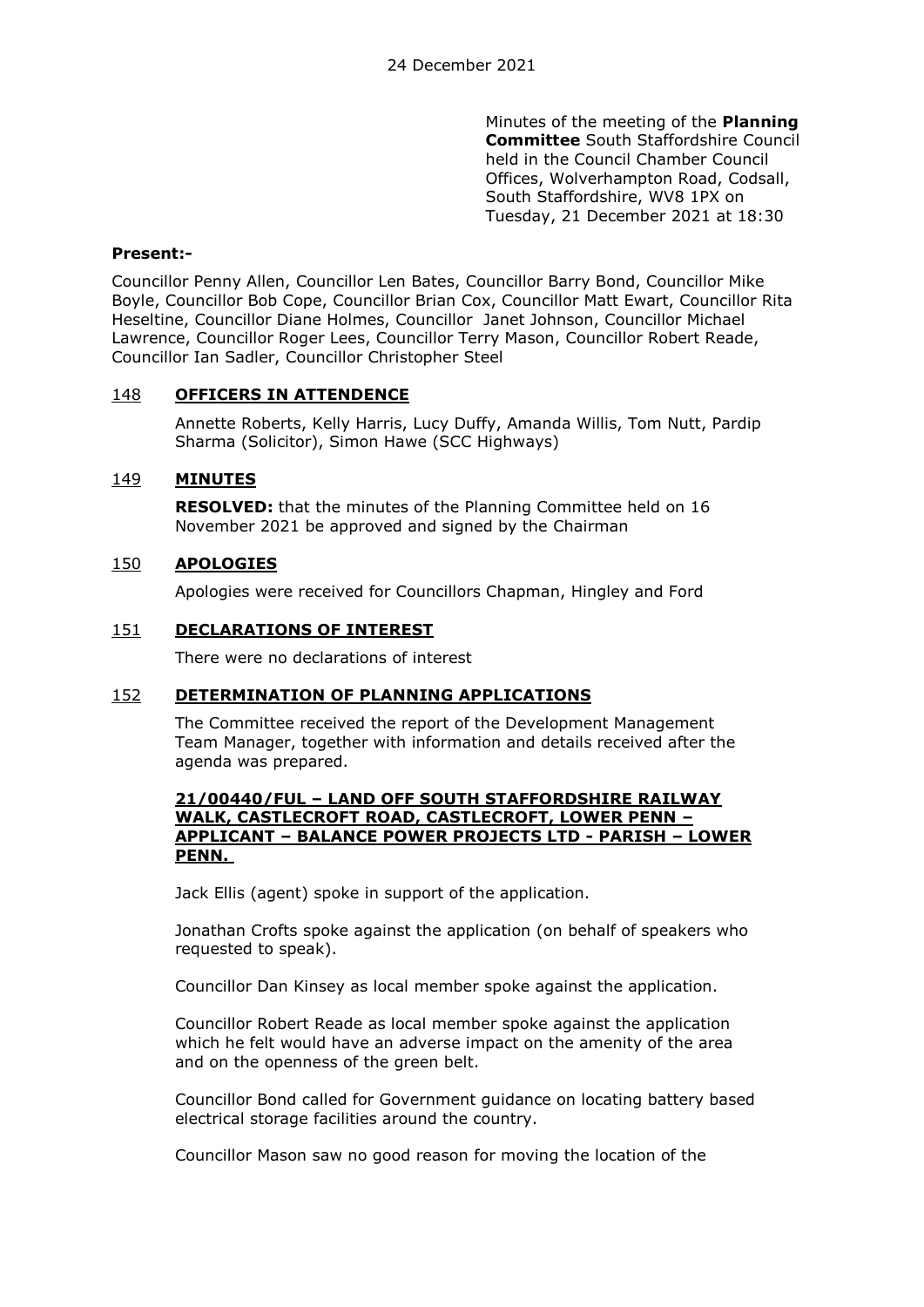application from a site previously approved (2016).

Councillor Allen supported the application, given the need for renewable energy.

Councillor Steele said the development would be visible from Langley road.

The Chairman thought the proposed facility would be screened from Langley road by a hedge and would not be seen from the north side. He believed the need to address climate change by supporting renewable energy was overwhelming.

Councillor Sadler believed the facility should be located closer to a generator.

Councillor Ewart said battery storage was essential in terms of sustainable energy.

The Development Management Team Manager said that matters of ecology and safety had been comprehensively addressed in the Planning Officer's report. There is a demonstrable need for these facilities but Government guidance (currently a draft Strategy) is required.

Councillor Reade proposed a motion to refuse the application because of the intrusion onto the green belt and the application being contrary to policy GB1 and Q4.

Councillor Bond seconded the motion.

The motion was carried.

**RESOLVED:** That the application be refused.

#### **21/00660/FUL – BRIDGE FARM, LONG STREET, WHEATON ASTON ST19 9NF – APPLICANT – KEON HOMES – PARISH – LAPLEY, STRETTON AND WHEATON ASTON**

Neil Cox (agent) spoke in support of the application.

Caroline Starkey spoke against the application.

Councillor Cox as local member supported the application, notwithstanding that he believed it comprised too many homes (21 homes).

Councillor Reade and Councillor Allen supported the development as it offered a mix of housing types including affordable housing which they felt was important in villages.

**RESOLVED:** That the application be APPROVED subject to the conditions contained in the Planning Officers Report and to the re-wording of condition 2, 8 and 16 as set out in the Planning Officer's Additional Information.

## **21/01059/FUL – LAND AT HOLY AUSTIN ROCK, COMPTON ROAD, KINVER – APPLICANT – NATIONAL TRUST – PARISH – KINVER**